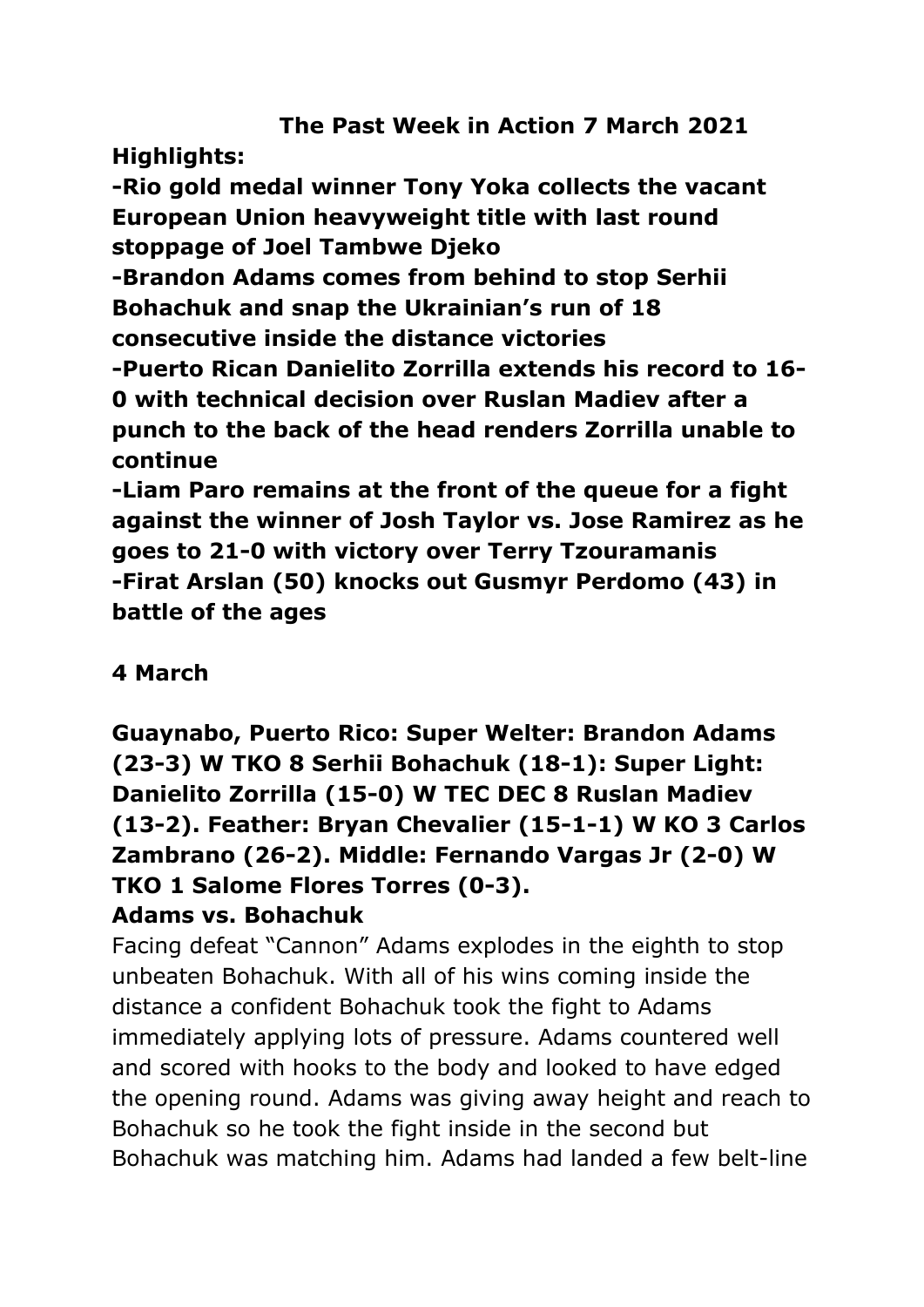punches and when he strayed low in the third that cost him a one point deduction. Bohachuk slowly took control of the fight from the fourth and by the seventh Adams was starting to tire and his punch output dropped and he slipped to the canvas three times. Going into the eighth Bohachuk was in front on scores of 68-64 twice and 69-63 and a stoppage looked on the cards. He was working Adams over on the ropes when Adams connected with a left hook. Bohachuk backed off badly rocked and a left uppercut dropped him heavily. Bohachuk struggled to his feet but wobbled and the fight was stopped. Adams, 31, came to the fore when he won the 5<sup>th</sup> series of The Contenders. He lost a wide points decision against Jermall Charlo for the WBC middleweight title in June 19 and was rated No 7 middleweight by the WBC. Ukrainian Bohachuk had never gone past the sixth round and his 18 consecutive inside the distance wins had seen him rated WBC 7/IBF 9 at super welterweight.

#### **Zorrilla vs. Madiev**

Zorrilla wins technical decision after being unable to continue after a punch to the back of the head from Madiev. Madiev was rolling forward in the first getting past the longer reach of Zorrilla and working to the body. Zorrilla countered well in the second to even things up. Madiev continued to dig in body punches with Zorrilla doing his scoring with sharp jabs and hooks when forced to stand and trade. The rounds were close and hard to score but the referee deducted a point from Madiev for a punch to the back of the head in the fifth. Madiev continued to press but was warned again in the sixth for a shot to the back of the head a round which Zorrilla won making it a 10-8 round. The seventh was another close round but Zorrilla was finding it hard to keep Madiev out. In the eighth Madiev was relentless but connected with another illegal punch to the back of Zorrilla's head. Zorrilla went down on his knees and it was five minutes before he was raised to sit on a stool. He was unable to continue so the fight was decided on the judge's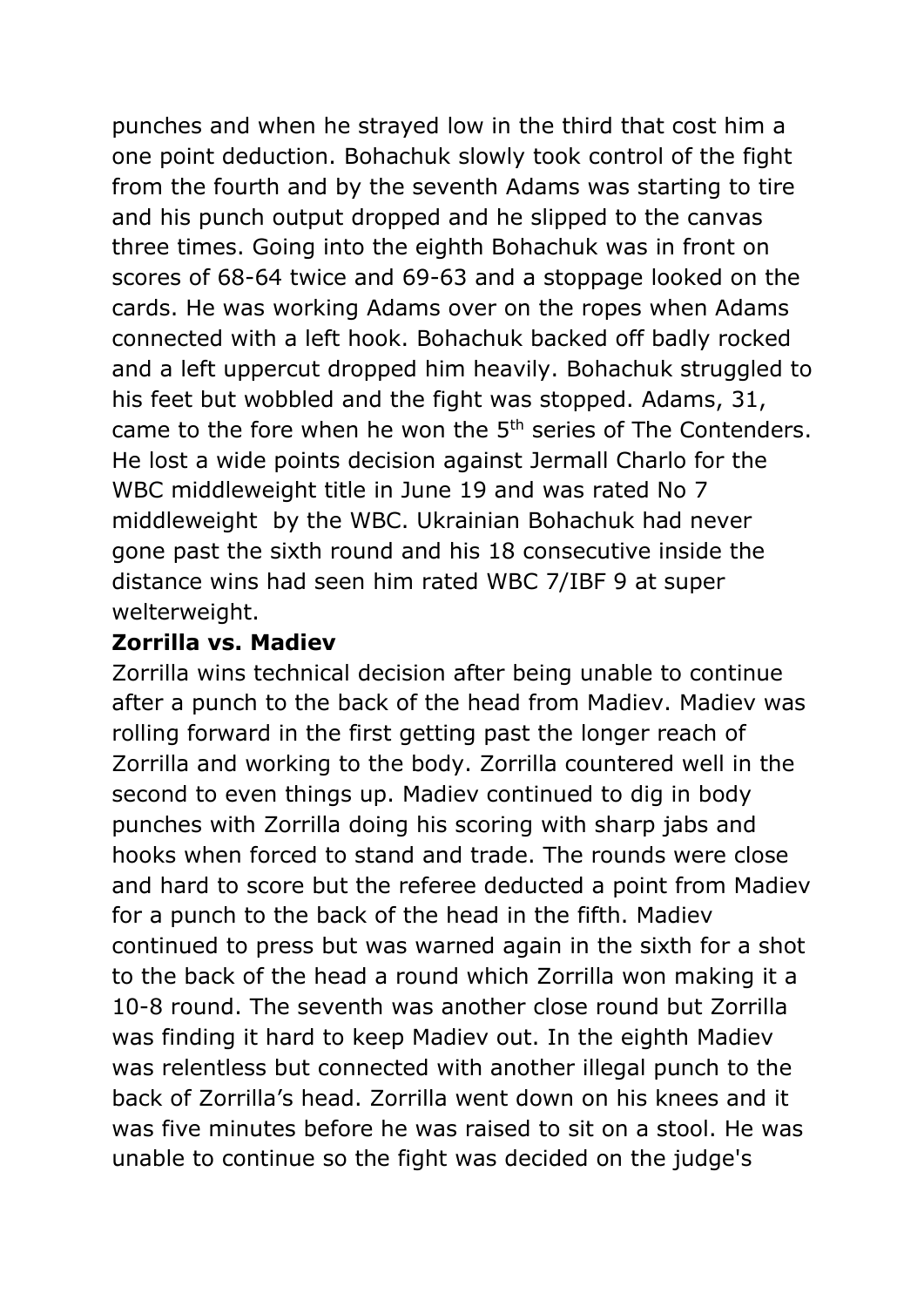cards with two having it 77-75 and 76-75 for Zorrilla and the other 76-73 for Madiev. Zorrilla was taken to a local hospital as a precaution. Zorrilla wins the vacant WBO NABO belt. Kazak Madiev was in his first fight for 20 months. His other loss came on a technical decision against Pablo Cano.

#### **Chevalier vs. Zambrano**

Chevalier disposes of Zambrano in three rounds. Chevalier scored a dubious knockdown in the first from a light punch to the back of Zambrano's head. Chevalier used his long reach to outscore Zambrano in the second and then put Zambrano down twice in the third with body punches with Zambrano being counted out on the second knockdown. The 5'11" 26 year-old Puerto Rican has 12 wins by KO/TKO and has useful wins over 16-0 Luis Lebron and 17-2 Yeison Vargas. Peruvian Zambrano, a former holder of the interim WBA feather title, was having his first fight since being flattened inside a round by Claudio Marrero in a fight for the WBA interim and vacant IBO feather titles.

#### **Vargas vs. Flores**

Vargas blows away poor Flores inside a round. A low left from Vargas sent Flores down early in the first. Flores was given time to recover and then started throwing wild punches until a straight left dropped him. He beat the count and tried to punch with Vargas but a series of head shots floored him again and the referee just waived the fight over. The tall 24-year-old southpaw is the son of Fernando Snr. the former holder of the IBF and secondary WBA super welterweight titles and has won both of his fights by KO/TKO. Flores has lost all three of his fights in the first round.

## **Melbourne, Australia: Light: Kieran Cronin (6-2-1) W PTS 10 Gaige Ireland (7-4-3). Heavy: Willis Meehan (10-0) W TKO 1 Hunter Sam (11-15-3). Cronin vs. Ireland**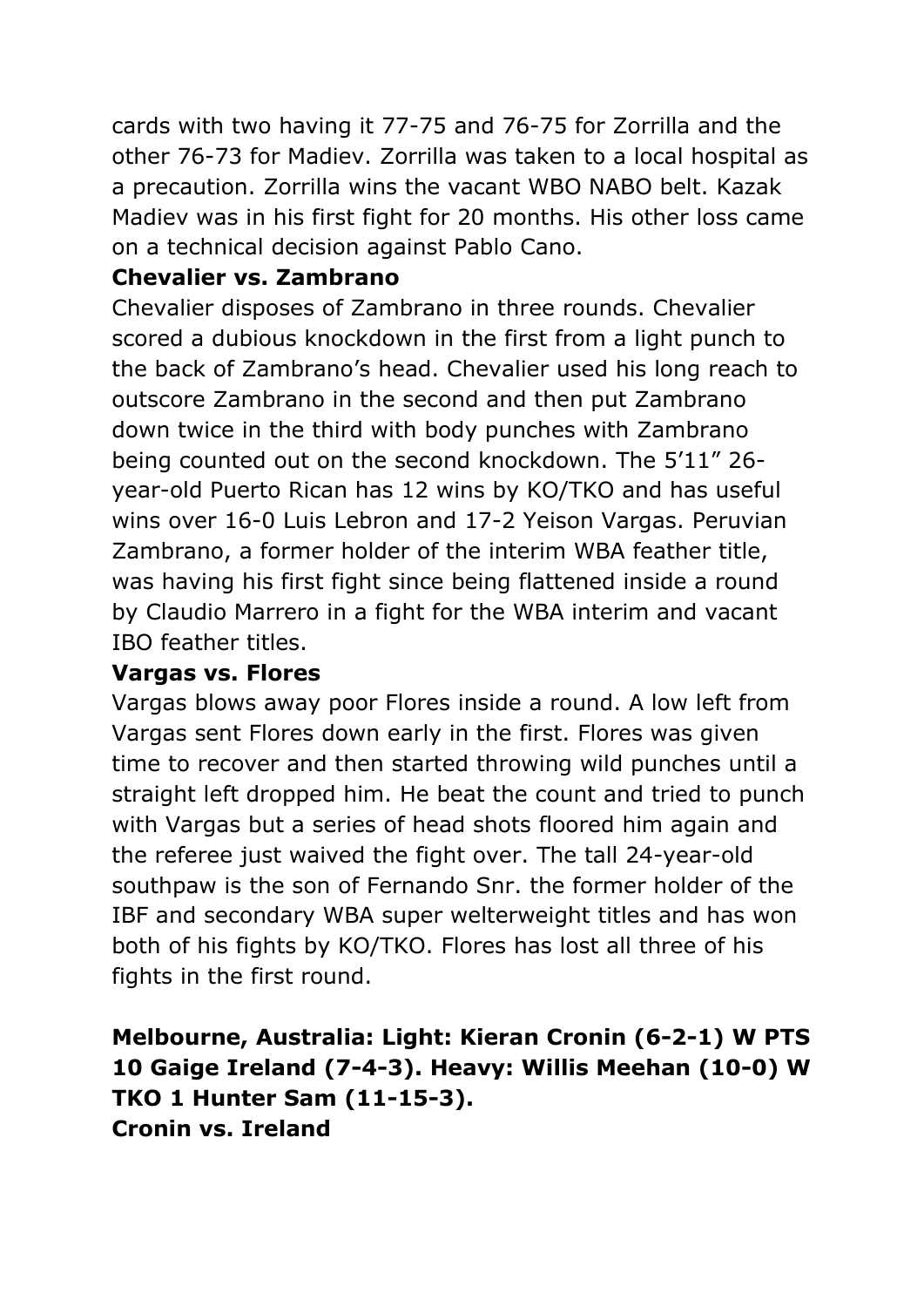Queensland's Cronin shows youth does not always have to be served as the decisions national title holder Ireland. Cronin made a slow start but picked up the pace from the third and dominated after that. Scores 98-92 twice and 97-93. The 39 year-old was No 12 in the Australian ratings so something of an upset. Local southpaw Ireland, 27, was making the second defence of the title.

## **Meehan vs. Sam**

In his first fight for 18 months Meehan too big and punches too hard for Sam. Meehan put Sam down twice and the fight was halted after just 87 seconds. Eight wins by KO/TKO for Meehan son of former WBO title challenger Kali. He splits his time between boxing and the day job as a professional rugby league player. Former Australian champion Sam is on a steep down slope as he is 0-12-1in his last 13 fights.

# **Delray Beach, FL, USA: Light Heavy: Steve Geffrard (18- 2) W PTS 8 Denis Grachev (20-12-1).Light Heavy: Robin Sirwan Safar (11-0) W TKO 8 Demetrius Banks (10-10- 1,1ND).**

# **Geffrard vs. Grachev**

After periods of inactivity Geffrard returns to the ring and registers his eighteenth win in a row as he takes unanimous decision over seasoned Russian pro Grachev. Geffrard, 30, lost his first two pro fights against poor opponents and did not fight in 2017, 2019 or 2020. Fifth loss in his last six fights for 38 year-old Grachev.

## **Safar vs. Banks**

Las Vegas-based Swede Safar gets his fifth inside the distance victory in a row as he halts Detroit oldie Banks. Safar was Swedish amateur champion at both 81kg and super heavyweight. Banks, 40, has managed only one win in his last twelve fights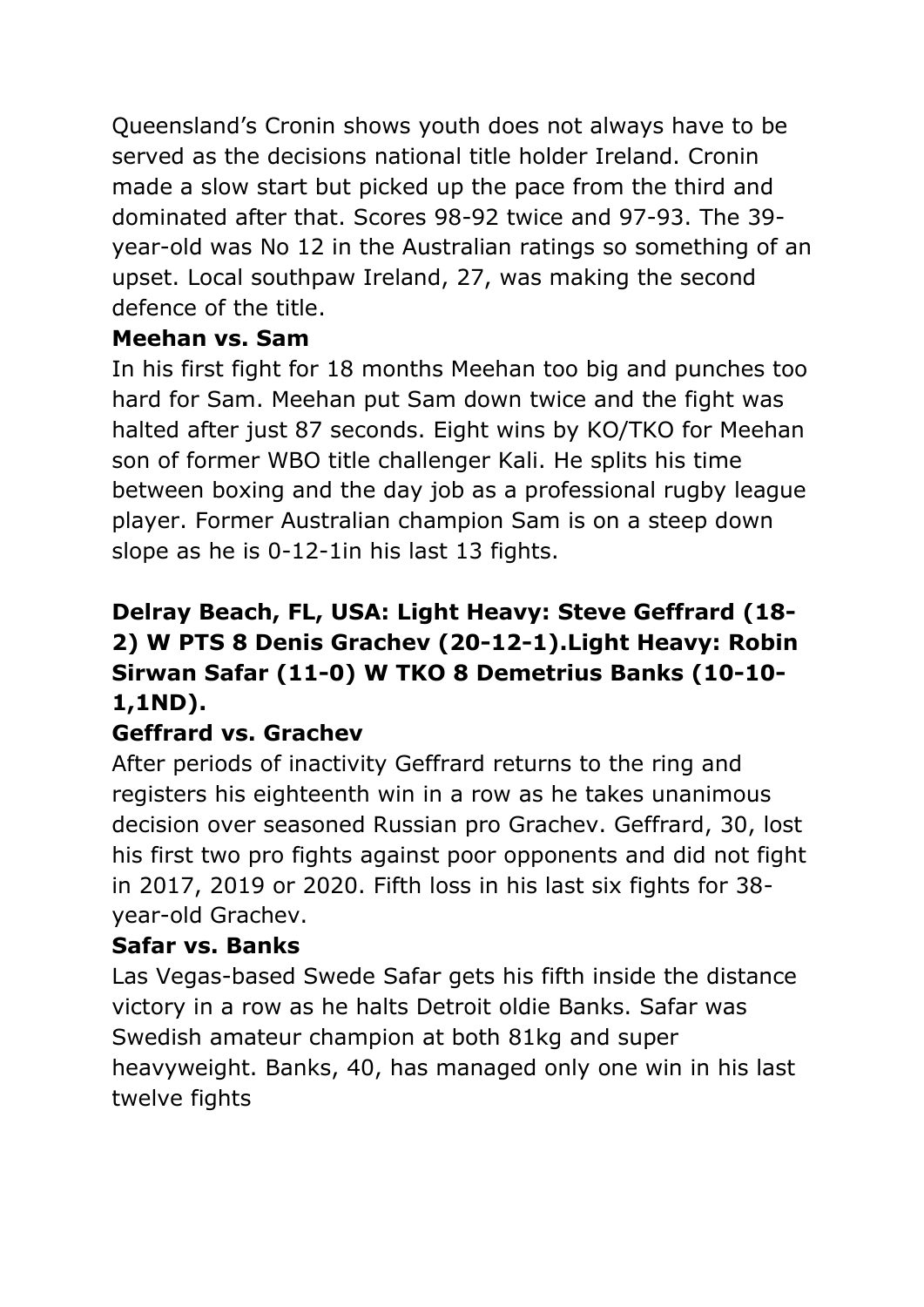## **Biloxi, MS, USA: Middle: John Vera (20-1) W KO 1 Cleotis Pendarvis (21-8-2).**

Vera gets a win but on an injury. The fight was hardly started when Pendarvis threw a right jab to the body of Vera. Pendarvis turned away holding his right arm and retreated to the ropes and went down on his knee still holding his right arm. He was in quite a bit of pain and was counted out just as he made it to his feet. Vera's lone defeat was on points against Michele Soro in March 2018 but he had rebounded with a points win over 17-1 Ravshan Hudaynazarov in August 2019. Fourth defeat in a row for Pendarvis but he was unlucky with the injury here.

# **5 March**

## **Nantes, France: Heavy: Tony Yoka (10-0) W TKO 12 Joel Tambwe Djeko (17-3-1).**

Yoka marches on with a late stoppage of Djeko. A slow first round saw both fighters cautious with Djeko just edging it. Yoka bossed the second. He was finding gaps for his jab and then stepping in and scoring with heavy rights with Djeko hardly moving from the ropes and throwing few punches. Djeko stood and traded jabs with Yoka at the beginning of the third but when Yoka's jabs started to jolt Djeko's head he went on the retreat and Yoka was connecting with heavy rights. It was a similar pattern in the fourth and fifth with Djeko lively at the start but then having no answer to Yoka's jab. Yoka was following the jab with solid rights with Djeko too often caught against the ropes and throwing little in return. Yoka's output dropped in the sixth and Djeko fired a couple of bursts of punches. Yoka was back in charge in the seventh and eighth controlling the fight with his jab and connecting with left hooks to the body and rights to the head on a constantly retreating Djeko. The Belgian had a growing bump over his left eye that threatened to become a problem but over the ninth and tenth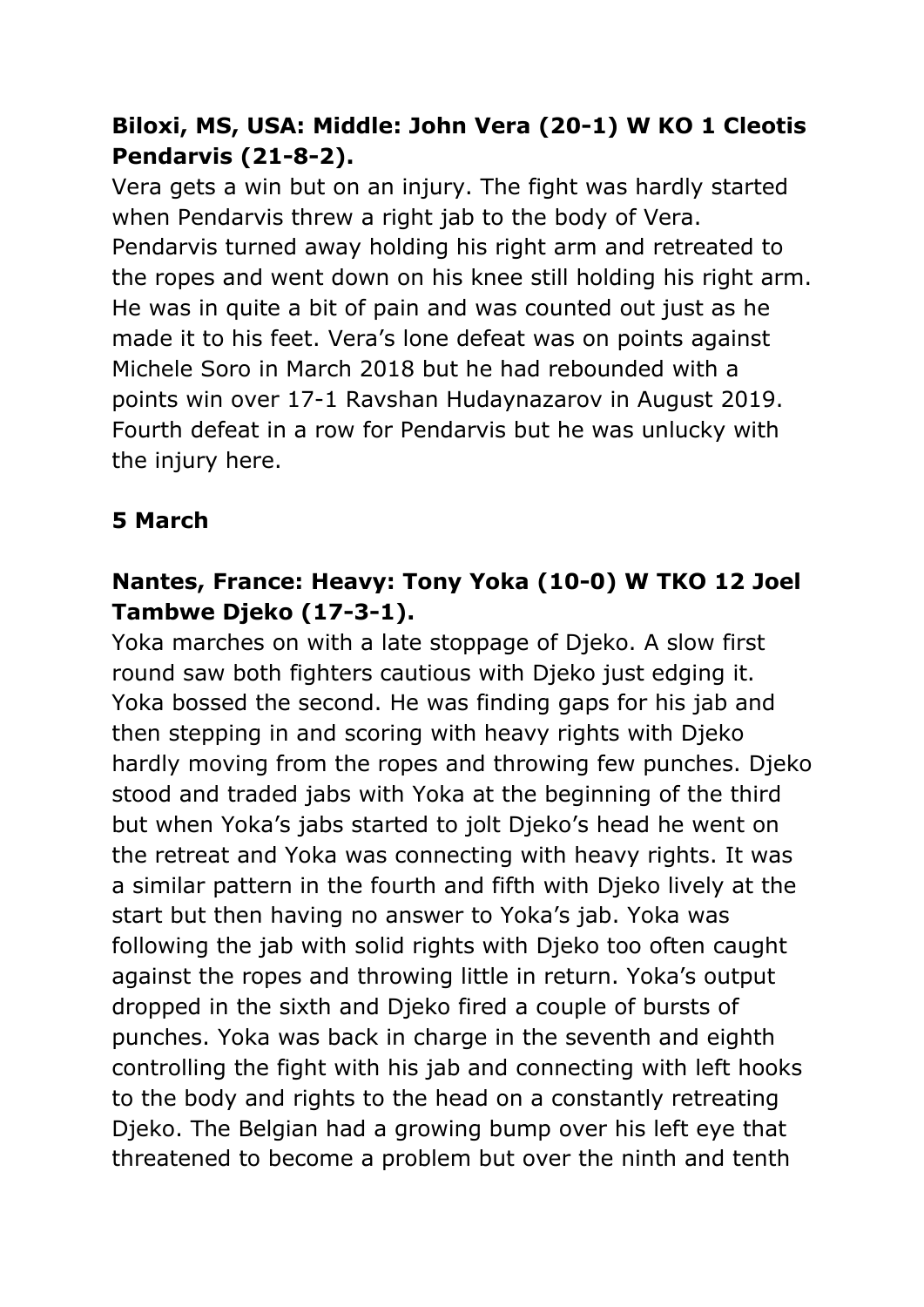apart from an occasional clubbing right he looked to be focusing on survival. Djeko now had a swelling under his right eye and the eye was almost closed but he was a bit more competitive in the eleventh although Yoka had him under heavy pressure at the bell. Yoke ended it in the twelfth. He trapped Djeko in a corner and kept unloading punches until Djeko turned his back leaning over the ropes and the fight was stopped. Yoka wins the vacant European Union title with his eighth inside the distance victory. The 6'7" Rio gold medallist wins his first pro title. He is showing steady improvement and his jabbing was impressive here. He has come though reasonable tests against Alex Dimitrenko, Johann Duhaupas and Christian Hammer but he still tends to come forward in a straight line with very little head movement. He is rated IBF 8(7)/WBC 13 and could be ready for a title shot in 2022. "Big Joe" Djeko had won his last eight fights but suffers his first inside the distance loss and perhaps next time he won't be stupid enough to aim a slap his opponent at the weigh-in.

#### **Culiacan, Mexico: Super Feather: Eliot Chavez (9-3-1) W TKO 10 Rodolfo Bustamante (16-1-1).**

Outsider Chavez wins the vacant NABF title with late stoppage of unbeaten Bustamante. For most of the fight the superior skills of "Elegant" Bustamante frustrated the ever aggressive Chavez. He was slotting jabs through Chavez guard and stopping Chavez in his attacks with straight rights and left hooks. Chavez just kept coming with Bustamante being forced to stand and exchange shots. In the tenth Chavez drove a tiring Bustamante into a corner and froze him with a devastating right to the chin. Bustamante dropped his hands and started to slip to the canvas and Chavez landed another right before the referee could leap in to save Bustamante who collapsed to the canvas. The fight was immediately stopped so that Bustamante could receive medical assistance and he was eventually taken from the ring on a stretcher. No update on his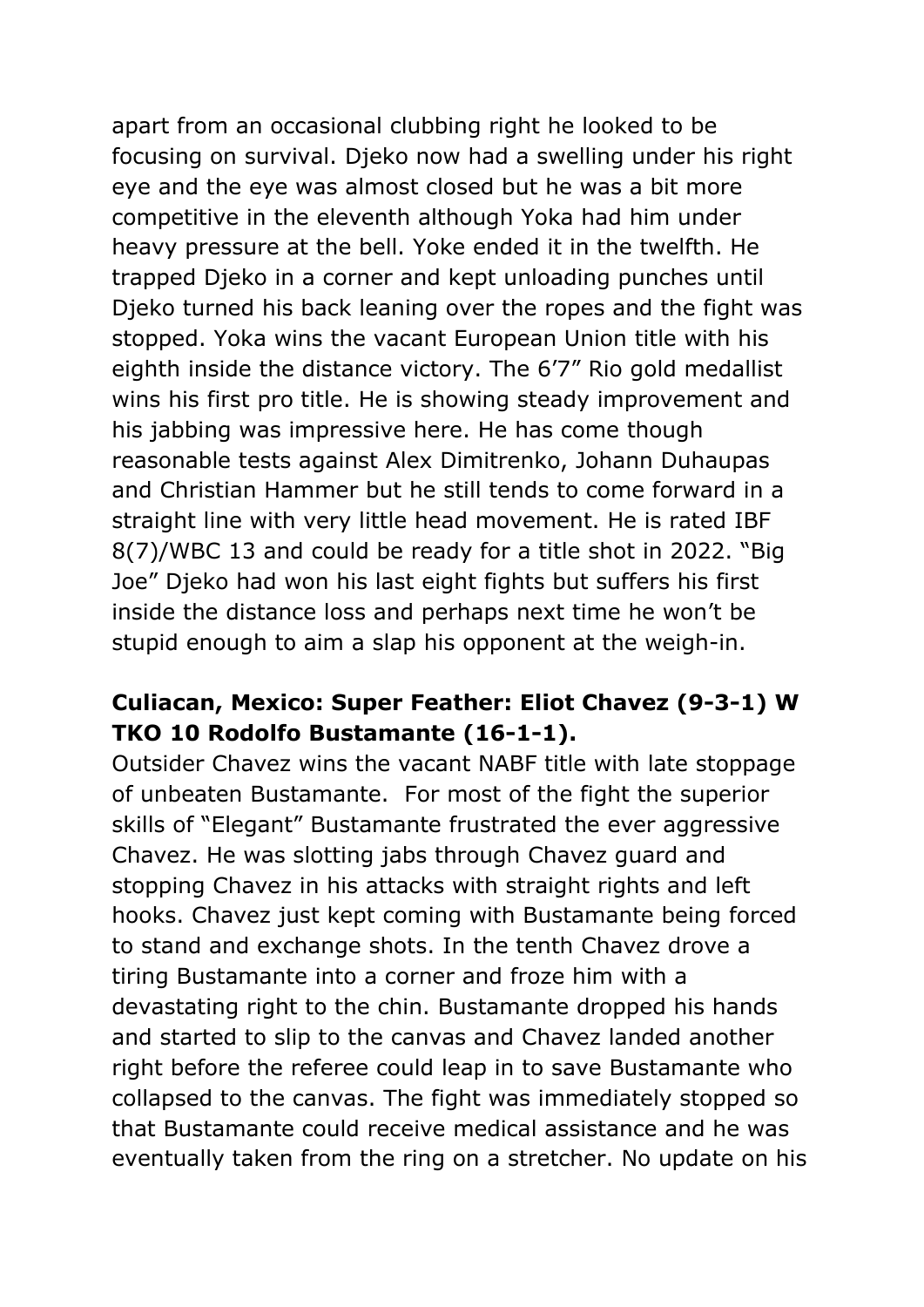condition at this time. Chavez gets his third inside the distance victory on the trot.

#### **Kissimmee, FL, USA: Super Light: Yomar Alamo (19-0-1) W PTS 10 Jesus Beltran (17-4-2). Alamo vs. Beltran**

Alamo adds another win as he has too much skill for a limited Beltran. Hand speed, good use of his longer reach and plenty of movement saw Alamo capture the first two rounds. Beltran got into the fight in the third as his pressure began to pay off but Alamo continued to slot punches home and countered Beltran's aggression with crisp left hooks. By the fifth Beltran was marking up under his right eye as part of the price of trying to walk through Alamo's punches. Alamo outworked Beltran over the seventh and eighth but Beltran put in a big effort in the ninth although he was now marked under his right eye. Alamo took no chances in the last as he boxed his way to the bell. Scores 98-92, 97-93 and 96-94 for Alamo. The 25-year-old Puerto Rican was lucky to keep his unbeaten streak going in a split draw against Antonio Moran in October 2019 but was back on track when beating 17-0 Keno Castaneda in February last year. He wins the vacant WBO Latino title and is rated No 8 by them. After an early loss Mexican Beltran had put together a 15-0-2 run but has now lost three consecutive fights all to unbeaten boxers.

#### **Brisbane, Australia: Super Light: Liam Paro (20-0) W RTD 7 Terry Tzouramanis (23-5-3). Super Light: Justin Frost (12-1-1) W TKO 10 Waylon Law (12-9). Paro vs. Tzouramanis**

Paro puts his name at the head of the queue to face the winner on the Josh Taylor vs. Jose Ramirez unifier with win over Tzouramanis. Impressive display from Paro as he outboxed and outpunched useful Tzouramanis. Paro never allowed Tzouramanis to get a toe-hold in the fight he was too quick and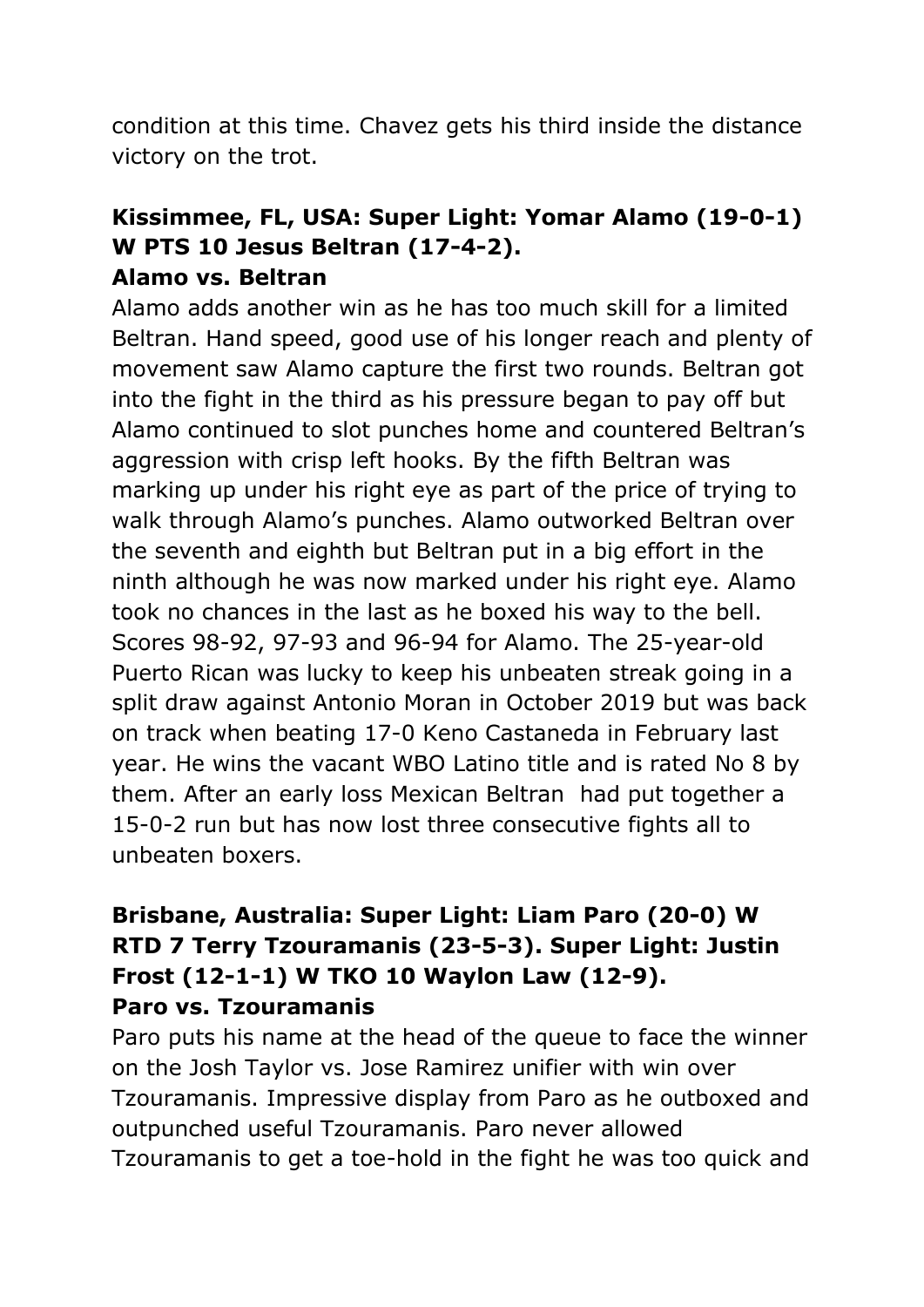too accurate with his punches for the slower Tzouramanis. Paro won every round flooring Tzouramanis with a left to the body in the sixth. He handing out steady punishment in the seventh and Tzouramanis was pulled out of the fight at the end of the round. Thirteenth inside the distance win for Paro. He is rated No 2 by the WBO and with positions 1 and 2 vacant is the highest rated fighter at No 3 by the IBF and yet he has not faced a single rated opponent so largely untested but he was defending the WBO Global and IBF International titles which explains his rating. Tzouramanis, 35, was coming off a good domestic win over Brandon Ogilvie in October 2019.

#### **Frost vs. Law**

Frost moves 2-1 ahead in his series of fights with Law with a late stoppage. It looked like an early finish when Frost floored Law twice with rights to the head in the second but Law saw out the round. Frost won almost every round but a tough Law made him fight hard making it an entertaining scrap. After nine rounds Frost was in front 89-80 on two cards and 87-83 on the third. It looked as though this one was going the distance until Frost pinned Law to the ropes and battered him with a series of punches until the referee stepped in and stopped the contest with just 25 seconds left before the final bell. Law wins the IBF Asia Oceania title. In two Australian title fights with Law he lost on a split decision and then won on a majority decision but this was much more decisive. Third time Law has been stopped.

## **Pinamar, Argentina: Super Bantam: Ernesto Franzolini (12-11-2) W PTS 10 Lucas Baez (36-20-5).**

Franzolini wins the vacant Argentinian title with unanimous verdict over Baez. Great start for home town fighter Franzolini as he put Baez on the canvas with a right just 28 seconds into the fight. Baez bounced up and then outfought Franzolini for the rest of the round. It turned into a fast-paced scrap with Franzolini's left jab and left hooks giving him the edge over the wilder attacks from Baez. Franzolini looked to be flagging over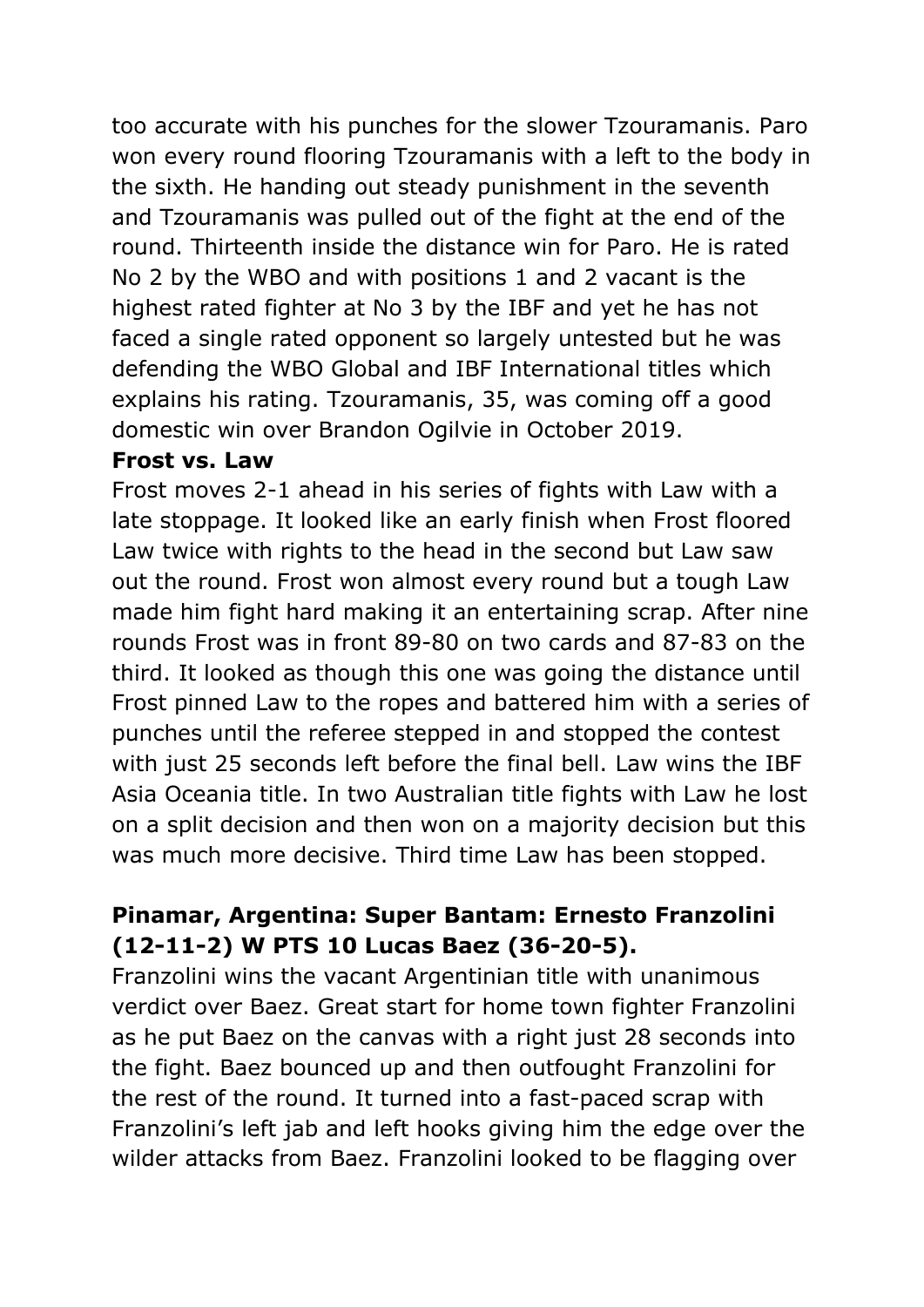the seventh and eighth but had a strong ninth and handed out a beating to Baez in the tenth flooring him with a burst of punches. Baez managed to get to his feet and hung on to the bell. Scores 98-92, 97-91, 96 ½ -92 ½ all for Franzolini. The former South American title challenger gets his fourth win in his last five outings. Second unsuccessful shot at the national title for Baez

# **6 March**

## **Goeppingen, Germany: Cruiser: Firat Arslan (48-9-3) W KO 3 Gusmyr Perdomo (26-10). Heavy: Ali Kiydin (13-1) W KO 1 Pablo Magrini (19-7). Cruiser: Huseyin Cinkara (15-0) W TKO 3 Francisco Benitez (16-8). Arslan vs. Perdomo**

Fighting in his own gymnasium Arslan wins with third round count out of fellow-southpaw Perdomo. After two slow rounds Perdomo came out firing and connected with a couple of body punches. Arslan then landed a wicked left hook to the body of his own. Perdomo went down rolled over and took the full count on his hands and knees. First fight for 50-year-old Arslan since sixth round stoppage defeat against Kevin Lerena for the IBO title in February last year. Third inside the route loss for Perdomo, 43, and third fight in over two years.

#### **Kiydin vs. Magrini**

Kiydin disposes of an obese Argentinian Magrini inside a round in a terrible example of matchmaking. This one was never going to last long and Kiydin caught up with Magrini late in the opening round putting him down with a short left hook to the jaw. Magrini started to rise then pitched forward on his face. He finally managed to make it to his feet and staggered to the ropes leaning on them to hold himself up but the referee insisted on counting to eight before waving the fight over. German Kiydin, 29, a Arslan-look-alike, gets his ninth first round win. Magrini, 42, 5'9 ½" and 250lbs, which tells you all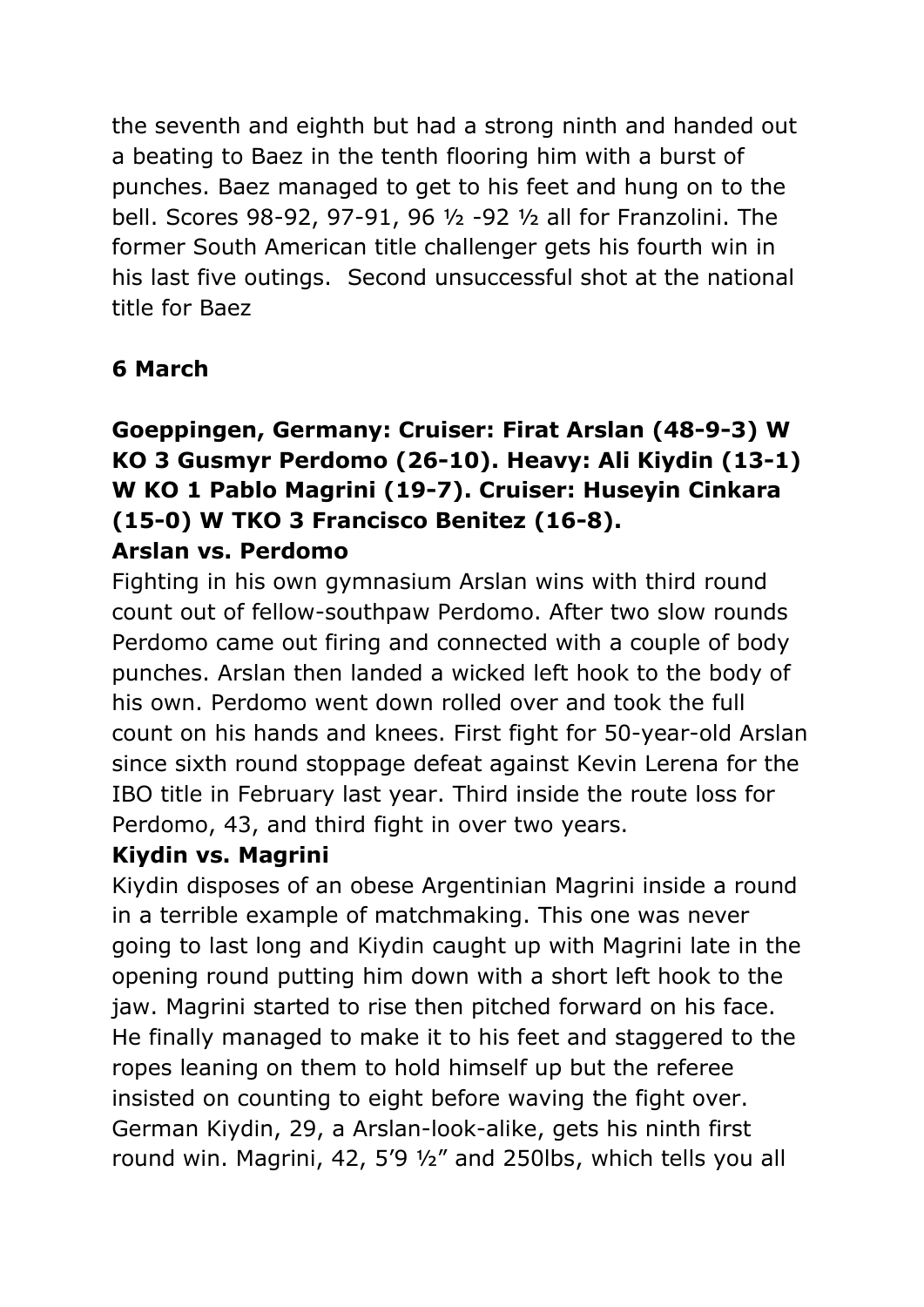you need to know about his conditioning, has lost his last five contests by KO/TKO.

## **Cinkara vs. Benitez**

German Cinkara beats up another Argentinian oldie as he halts poor Benitez in three rounds. Cinkara floored Benitez and although the visitor made it to the vertical he was in no condition to continue. The former undefeated German International champion makes 8 wins by KO/TKO in his last 9 fights. Benitez, 40, was having his first fight for three years and all eight of his losses have come inside the distance and he is really just a fattened super middle.

# **Accra, Ghana: Light: Michael Ansah (20-10-2) W TKO 5 Sherrif Quaye (19-3-1). Feather: Alfred Lamptey (8-0) W TKO 4 George Krampah (14-5).** 11

Ansah lives up to his nickname of "One Bullet" and his prediction to stop Quaye inside the distance in this Commonwealth Boxing Council final eliminator. Quaye was the better boxer and worked well with his jab to keep the slower Ansah out. Ansah kept pressing but was coming up short with his punches and being caught with counters. Quaye had built a lead by the end of the fourth but at the start of the fifth Ansah hurt him with a left hook. Quaye tried to steady himself but a leaping left hook sent him crashing to the floor. He made it to his fe3t but his legs were wobbling and after the eight count the referee stopped the fight. Ansah retains the National title and goes in front 2-1 in his series of fights with Quaye with his two wins in the series both being stoppages. The earlier loss to Ansah was Quaye's only defeat in his last nine fights

## **Lamptey vs. Krampah**

Lamptey batters Krampah to defeat in four rounds. Lamptey was able to catch the smaller Krampah with counters as he came forward. Krampah kept trying to walk through the punches but without much success. A left had Krampah badly shaken at the start of the fourth. Krampah was unsteady but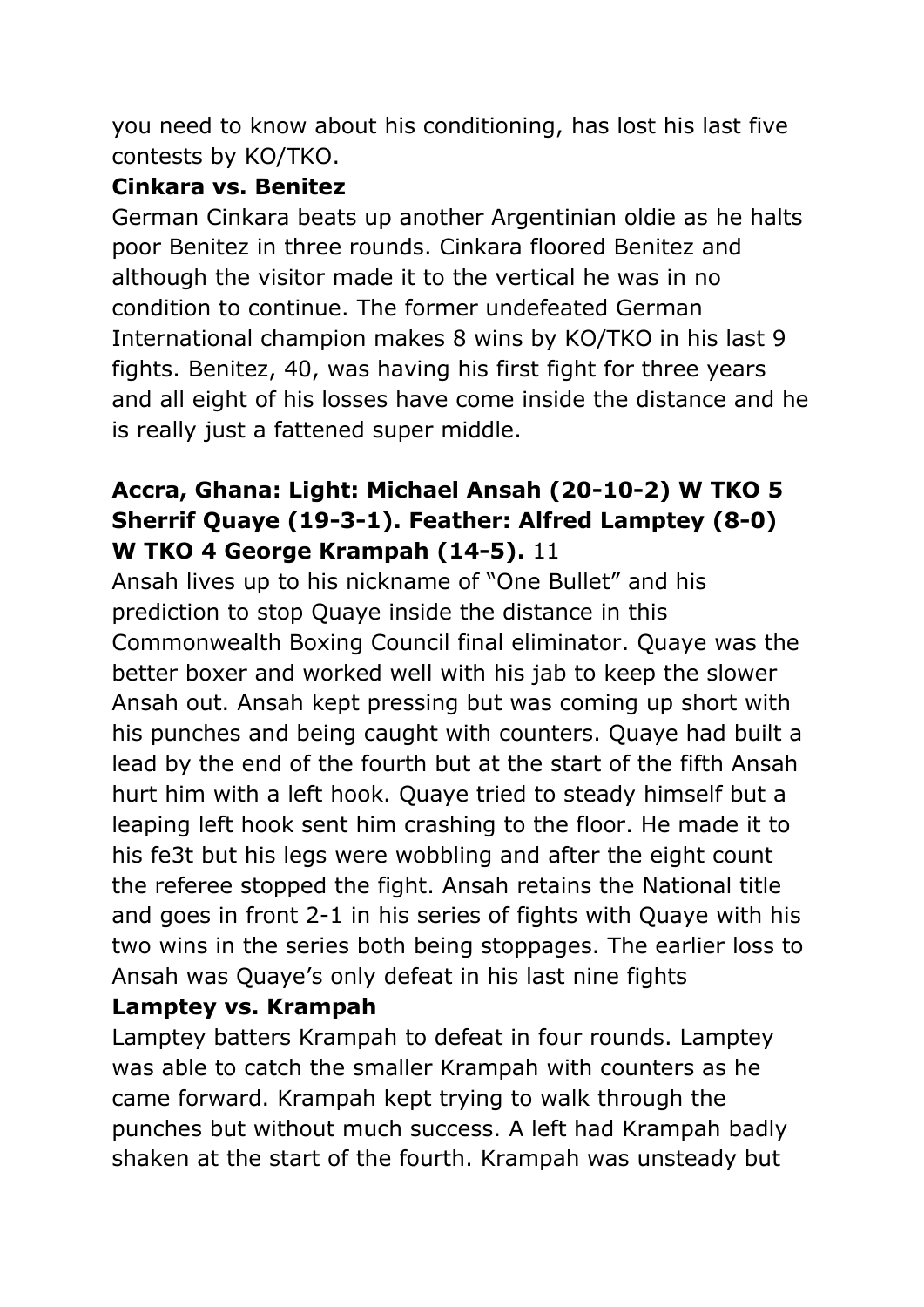kept trying to take the fight to Lamptey but was staggered time and again before finally stepping away and going down on his knees with the fight being stopped. Lamptey, 18, showed good skills and put his punches together well as he wins the vacant West African Boxing Union title. Krampah was in only his third fight in five years.

## **Aizawl, India: Super Feather: Lalrinsanga Tlau (5-0) W PTS 8 Eric Quarm (4-2).**

Professional boxing in India gets a boost as prospect Tlau wins the vacant WBC Youth title. He was giving away height and reach to the tall Ghanaian but he outworked and outboxed Quarm and won clearly. Scores 80-72 on the judge's cards for the 21-year-old "Sangtea" . Quarm had gone ten rounds in an unsuccessful challenge for the West African title in his last fight

# **Miami, FL, USA: Cruiser: Anthony Martinez (9-1) W TKO 3 Evert Bravo (26-14-1).**

#### **Martinez vs. Bravo**

"White Chocolate" Martinez breaks down experienced Bravo and ends things in the third. Martinez put Bravo under pressure from the first bell with a focused body attack. Bravo was already showing signs of fading in the second and Martinez dropped him in the third leading to the stoppage. The 22-yearold 6'4" son of Cuban emigrants wins the vacant WBO Latino title with his eighth quick win. Only 2 wins in his last 9 outings for Colombian Bravo.

#### **Mexicali, Mexico: Light: Cristian Bielma (16-3-1) W PTS 10 Osvaldo Maldonado (10-1).**

Bielma takes unanimous verdict over Maldonado to win the vacant NABF title as he goes 6-1-1 in his last 8 fights. Maldonado. 21, was going ten rounds for the first time.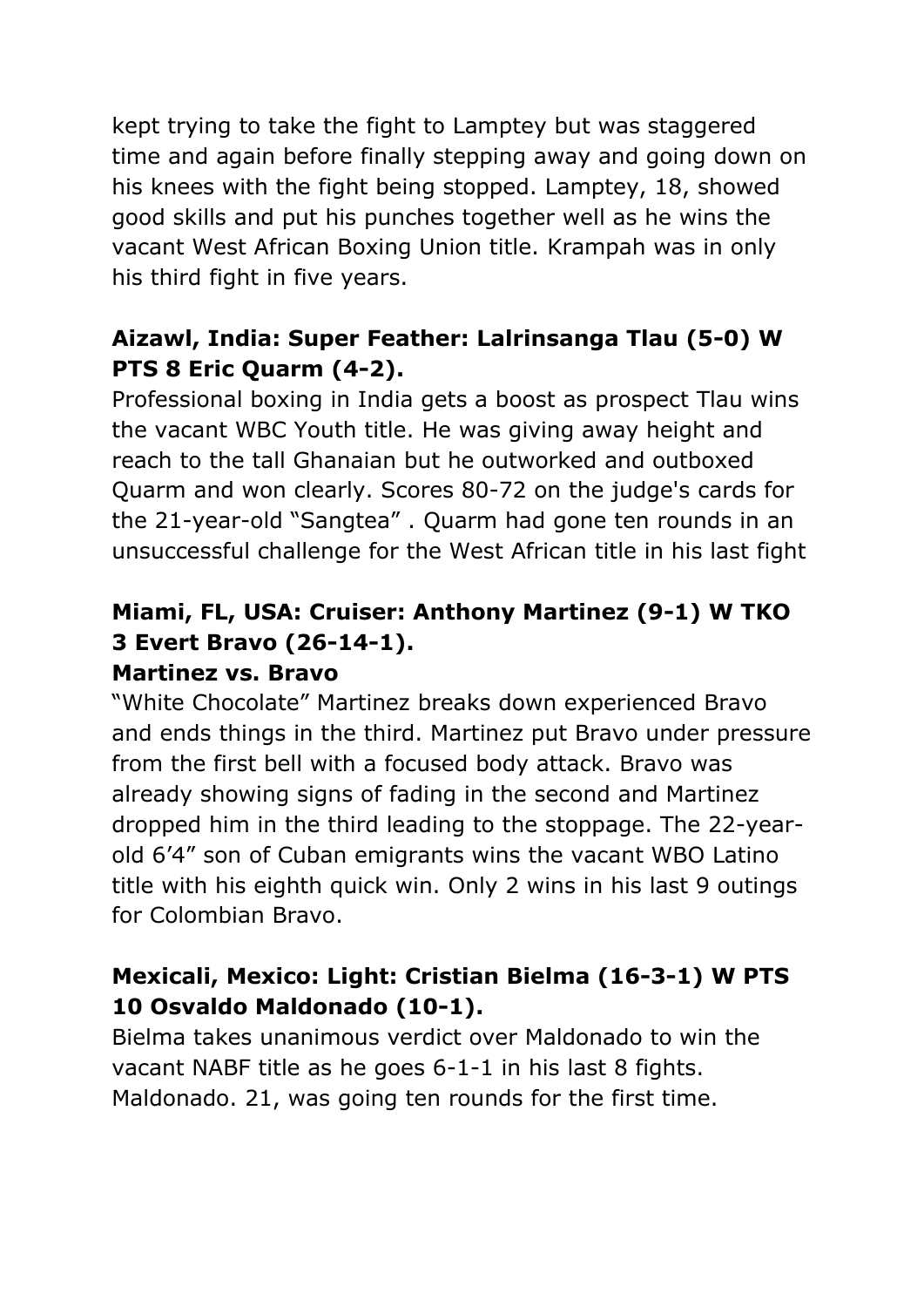## **Rangsit, Thailand: Super Fly: Kongfah CP Freshmart (36- 1-1) W PTS 10 Samartlek (34-16-1).**

Kongfah picks up the WBC Asian Boxing Council belt with unanimous decision over veteran Samartlek. Kongfah (Jakkrawut Majoogoen), 25, was just too young and too strong for Samartlek (Wittawas Basapean). Kongfah is 22-0-1 since losing to Daigo Higa in 2015 but his opposition has been pitiful with nine of his opponents never having won a fight and the draw in last year was with someone who had a 0-1 record! Samartlek, 36, has been unsuccessful in shots at the WBC and IBF light flyweight titles but those halcyon days are far behind him now and he won only one of his last twelve fights.

# **Kiev, Ukraine: Heavy: Vladyslav Sirenko (16-0) W PTS 8 Kamil Sokolowski (10-21-2). Feather: Oleg Malinovski (27-0) W KO 5 Giorgi Gachechiladze (16-38-1). Sirenko vs. Sokolowski**

Sirenko gets routine points victory over Sokolowski. Sirenko was able to use his height and reach to score on the outside in a slow-paced contest. The Ukrainian shook Sokolowski with big rights in the second and third but Sokolowski is an experienced and durable campaigner. By the sixth Sokolowski was bleeding heavily from the nose and had a bump under his left eye but did enough to stay in the fight. Sirenko continued to land clubbing head shots in the seventh and eighth but never looked likely to stop the tough Pole. Scores 80-72 for Sirenko from the three judges. Only the third time Sirenko, 26, has been taken the distance but still no real tests. UK-based Sokolowski falls to 2-6 in his last 8 contests.

## **Malinovski vs. Gachechiladze**

Kiev southpaw Malinovski pads out his record with fifth round stoppage of poor Georgian Gachechiladze. Eighth inside the distance win for Malinovski but at 32 and after nine years as a pro he does not seem to be going anywhere. With 21 inside the